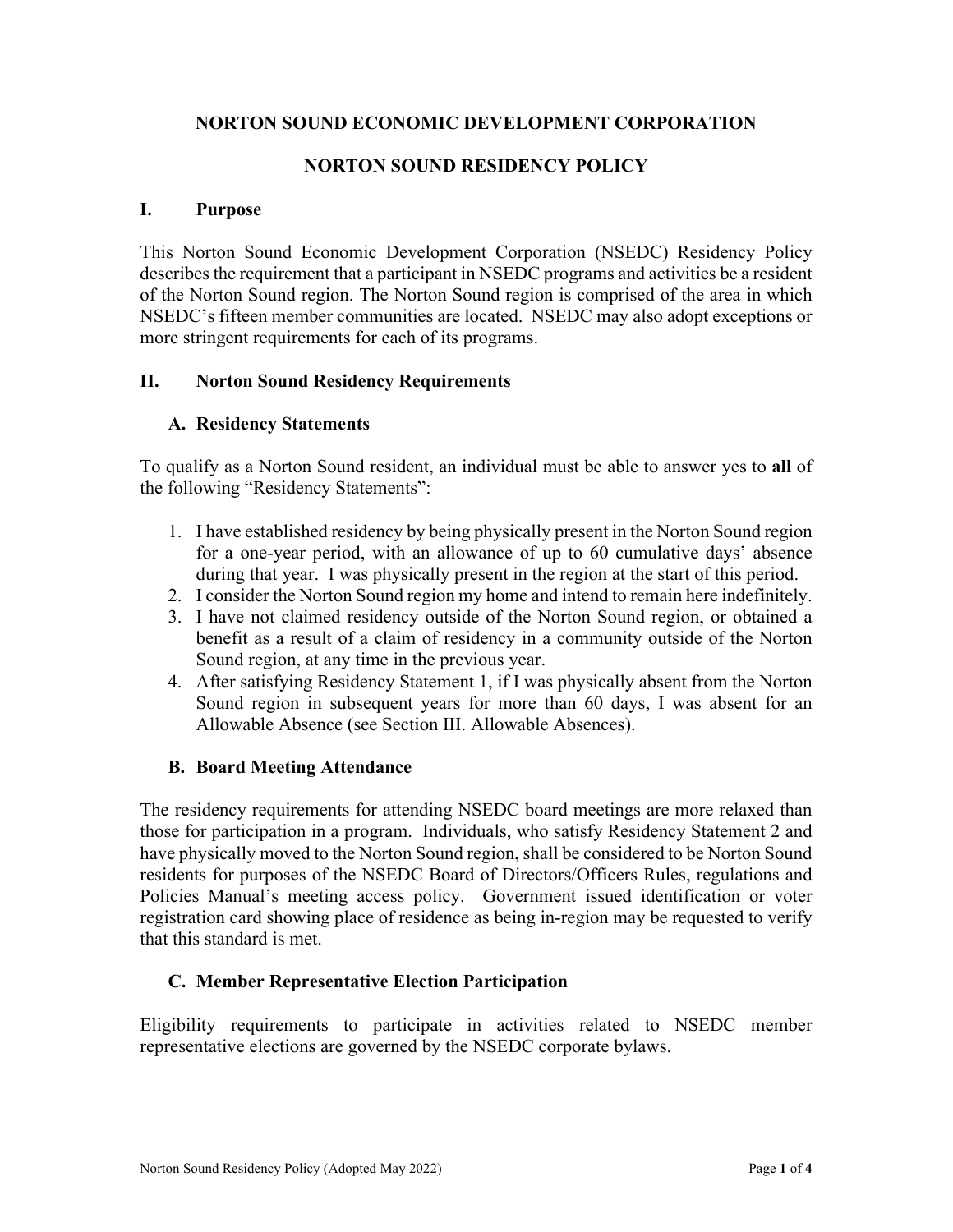### **D. Norton Sound Seafood Product Deliveries**

NSEDC requires that fishermen delivering crab, cod, halibut, herring or miscellaneous finfish to Norton Sound Seafood Products (NSSP) be:

- 1. Current Norton Sound residents under NSEDC's Residency Policy, or
- 2. Have previously qualified as a resident for a consecutive ten-year period under NSEDC's current Residency Policy and be able to demonstrate documented commercial crab, cod, halibut, herring or miscellaneous finfish deliveries to NSSP. Documentation may include copies of fish tickets showing delivery to NSSP, or internal NSSP documentation showing deliveries.

Fishermen delivering salmon to NSSP must be a Norton Sound resident, or have previously qualified as a resident for a consecutive ten-year period under NSEDC's current policy and be able to demonstrate documented commercial salmon fishing history with deliveries to NSSP in the Norton Sound District. Documentation may include:

- 1. Copies of Norton Sound fish tickets showing delivery to NSSP reflecting the permit holder's name, or
- 2. Written affidavit from a person that previously employed the permit holder as a crewmember in a Norton Sound salmon fishery that delivered to NSSP, and State of Alaska documentation proving the fisherman held a crewmember's license at that time
- 3. Documented salmon fishing history is not required if the permit holder obtains the permit through a non-compensated transfer from a family member wishing to keep the permit "in the family." (Family is defined as current spouse, child, stepchild, parent, grandparent, grandchild, aunt, uncle or sibling of the permit holder).

## **III. Allowable Absences**

Allowable absences may not be claimed until Residency Statement 1 is satisfied, whether it is for the initial establishment or re-establishment of residency. Under Residency Statement 4, NSEDC realizes that individuals must sometimes leave home for longer than the annual 60-day limit on absences. Thus, NSEDC recognizes absences from the region for following activities as "Allowable Absences":

- 1. Receiving postsecondary education on a full-time basis on campus at an accredited institution, or accompanying a Norton Sound resident absent for this reason, as the spouse, minor dependent, or disabled dependent of the eligible resident. Residents receiving secondary education at a residential boarding school may also qualify, provided their primary residence remains in the Norton Sound region.
- 2. Receiving vocational, professional, or other specific education on a full-time basis on campus at an accredited institution, or accompanying a Norton Sound resident absent for this reason, as the spouse, minor dependent, or disabled dependent of the eligible resident.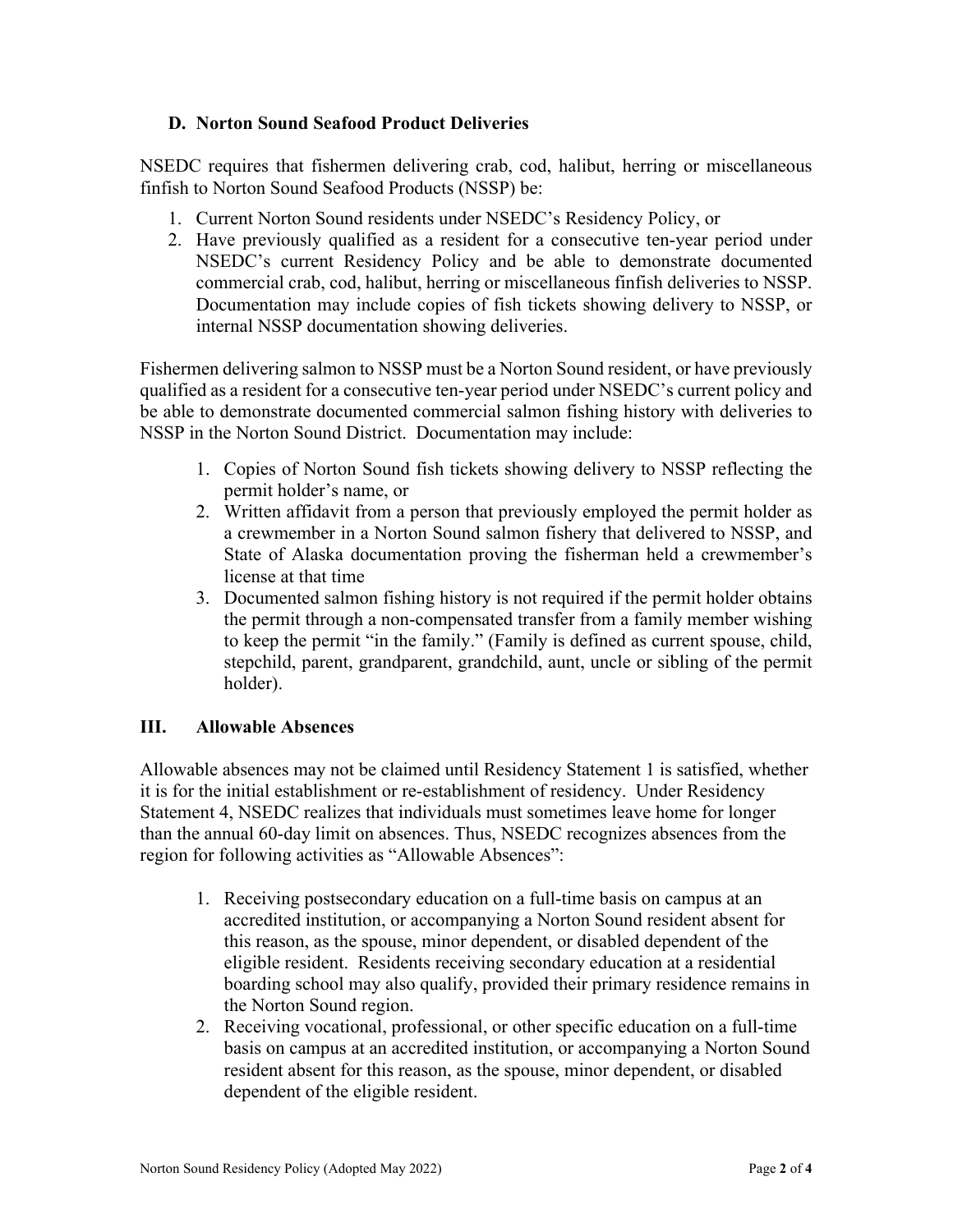- 3. Receiving continuous medical treatment for a critical, life-threatening, or terminal illness recommended by a licensed physician, which is not available within the region, or accompanying a parent, spouse, or child who is receiving such treatment.
- 4. Serving on active duty as a member of the armed forces of the United States or as a merchant marine.
- 5. Serving as a member of the US Congress, US Representatives, Alaska Senate, or Alaska House of Representatives or as a member of the staff of such an official.
- 6. Serving as a volunteer in the federal peace corps program.
- 7. Employment by NSEDC which requires temporary relocation or service in a location outside of the region.
- 8. Employment in a position that requires the individual to spend a portion of each month working at remote jobsite outside the region (e.g. two weeks on, two weeks off).
- 9. Participating in a seasonal commercial fishery outside the region, including participation with an NSEDC fishing partner.

If an Allowable Absence is claimed, then that individual may not have been gone from the region for any other purpose for more than 45 days. Further, for all Allowable Absences, an individual must return to the Norton Sound region following each period of allowable absence and otherwise acted consistently with an intention to remain a resident of the region.

## **IV. Documentation**

NSEDC may request documentation to verify an individual's responses to the Residency Statements and to verify that an absence qualifies as an Allowable Absence. NSEDC staff shall have discretion to determine whether the documentation is adequate. For purposes of verifying Residency Statements  $1 - 3$ , the following types of documentation may be used:

- 1. Home ownership, rent receipts, or other proof that the individual maintains a principal home in a NSEDC member community
- 2. Employment and unemployment records
- 3. Voter registration and voting records
- 4. Court or other government agency records
- 5. School records
- 6. Alaska Permanent Fund Dividend (PFD) records

#### **V. Appeals Process**

It is understood that this policy may not consider every scenario in which a resident may be absent from the region yet still qualify under Residency Statements 1-3. If an application to participate is denied for lack of Norton Sound residency, the applicant may appeal the decision to the Appeals Committee of the NSEDC Board of Directors, by submitting a letter describing the basis of the appeal along with any supporting